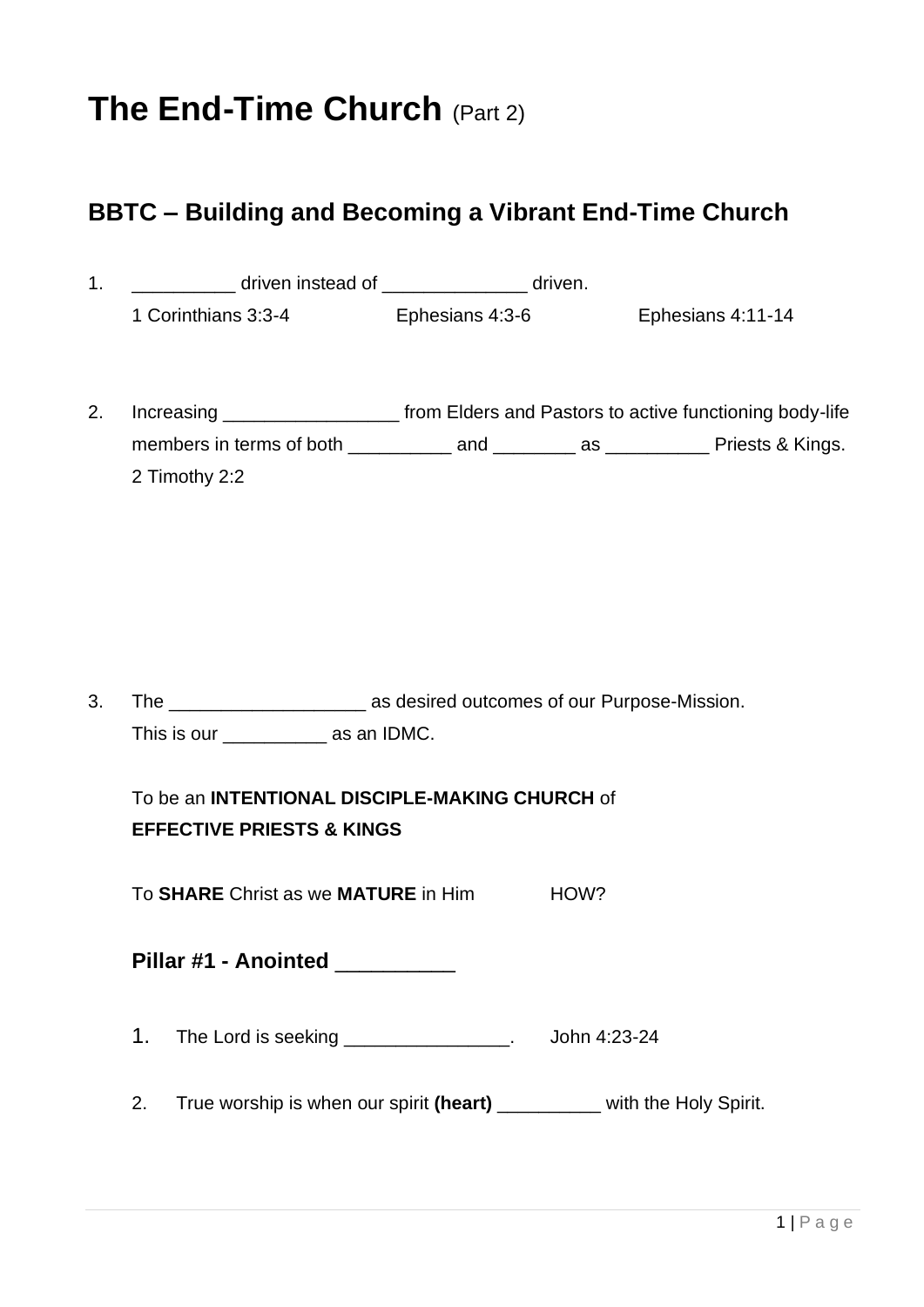### **Pillar #2 – Anointed \_\_\_\_\_\_\_\_\_**

- 1. The Purpose of the and Word in the must bring:
	- A. \_\_\_\_\_\_\_\_\_\_\_\_\_\_\_\_\_\_\_\_ building our \_\_\_\_\_\_\_ in God.
		- B. \_\_\_\_\_\_\_\_\_\_\_\_\_\_\_\_ strengthening our \_\_\_\_\_\_\_\_\_\_\_\_\_\_\_ with God.
		- C. \_\_\_\_\_\_\_\_\_\_\_\_ \_\_\_\_\_\_\_\_\_\_\_ in our hearts.

1 Corinthians 14:3

- 2. We aim to teach the **contract the contract of the per 2 Timothy 3:16-17.** 
	- A. \_\_\_\_\_\_\_\_\_\_\_\_\_\_ Truths-Principles of Life.
	- B. \_\_\_\_\_\_\_\_\_\_\_\_\_ When we sin and live in disobedience.
	- C. \_\_\_\_\_\_\_\_\_\_\_\_\_\_ Of ungodly beliefs and wrong patterns of thinking.
	- D. Training in \_\_\_\_\_\_\_\_\_\_\_\_\_\_\_\_\_\_- Right believing and right living.

## **PILLAR #3 – Anointed \_\_\_\_\_\_\_\_\_\_\_**

- 1. Whenever God speaks to us, we must to Him. Hebrews 3:7-8, 15 Hebrews 4:7
- 2. We must therefore \_\_\_\_\_\_\_\_\_ our hearts to hear Him. Proverbs 4:20-21, 23

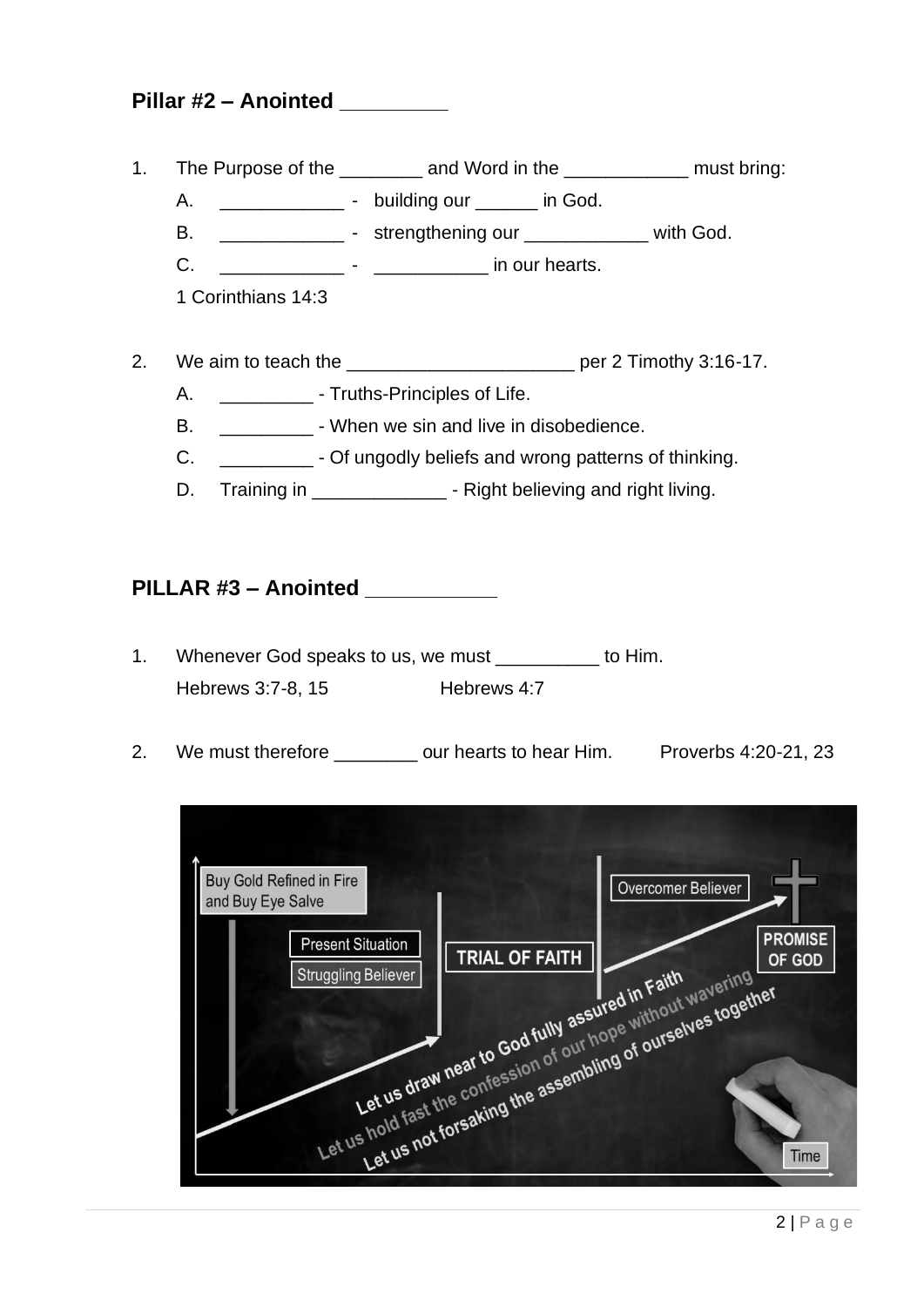### **Pillar #4 – Anointed \_\_\_\_\_\_\_\_\_\_\_**

The Kingdom of God – Church is \_\_\_\_\_ a democracy, it is a theocracy.

1 Corinthians 12:27-28 Titus 1:5 Ephesians 4:11-12

**Pillar #5 – Anointed \_\_\_\_\_\_\_\_\_\_\_\_**

- 1. **Show is the Head of the Church, His Body.** Colossians 1:18
- 2. When we, the body, are connected to the Head, we receive the \_\_\_\_ of God. Colossians 2:9
- 3. We are of one another in the Body of Christ. Romans 12:4-5
- 4. We are therefore,
	- To with one another;
	- To \_\_\_\_\_\_\_\_\_ one another;
	- To \_\_\_\_\_\_\_\_\_ one another;
	- To \_\_\_\_\_\_\_\_\_ one another;
	- To \_\_\_\_\_\_\_\_\_ one another;
	- To \_\_\_\_\_\_\_\_\_\_\_ one another, etc.

#### **The Process of our Discipleship**